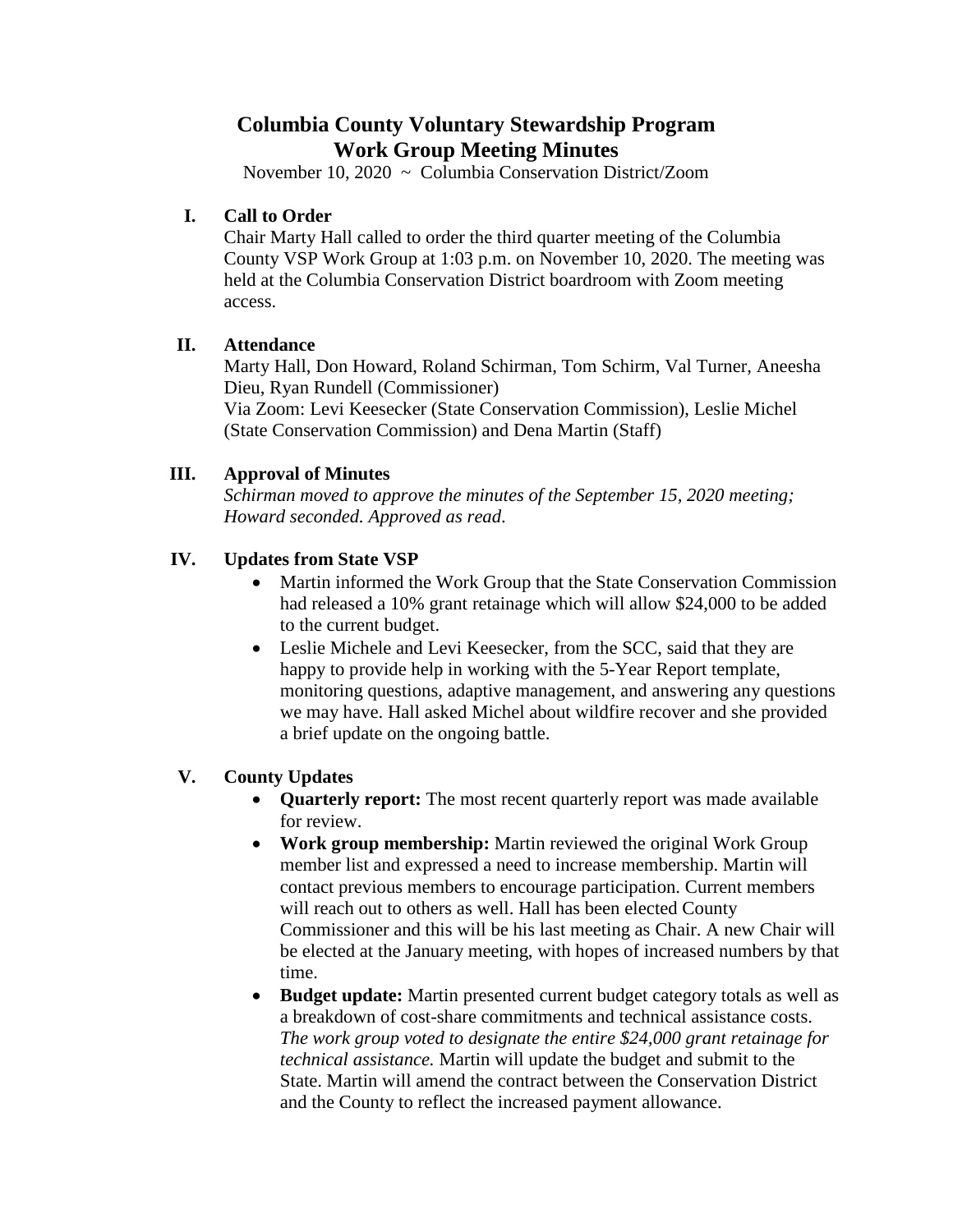### **VI. Implementation Progress**

- a. Conservation District Project Manager Aneesha Dieu provided an update on current cost-share projects.
	- VSP 2019-03 (Touchette), Reforestation: Because a tree planting team is being contracted, the CD believes there will be minimal ground disturbance and cultural resources review can be bypassed. The project is ready to move forward.
	- VSP 2019-04 (Howard), Livestock Control Fencing/Watering Stations: Cultural resources has been approved and the project should be finished this fall.
	- VSP 2019-05 (Peyton), Spring Development/Livestock Watering Stations: Dieu recommended working with a company that has been used with other spring development projects and presented a preliminary budget of \$78,953.76 with an estimated additional \$15,000 expected for additional labor and cultural resources review. Cultural resources will be ordered once the Work Group authorizes the project. The project is planned for spring.
	- VSP 2019-06 (Hovrud), Livestock Control Fencing: Equipment is being moved but actual project will not start in the immediate future.
	- VSP 2019-07 (Knebel), Windbreak/Shelterbelt: Set aside for reapplication next grant cycle.
	- VSP 2019-08 (Phinney), Invasive Species Control: Dieu presented budget for first year recommendations at a total of \$10,151.20 Applicant is aware that he must reapply for the necessary subsequent applications.
- b. Project approvals.
	- *Following a discussion of the projects Howard moved to approve 2019-05 (Peyton Spring Development) and 2019-08 (Phinney Invasive Species Control) as presented. All in favor, none opposed.*
	- *CCD updated with costs for newly-approved Nutrient Management Cost-Share Projects.*
		- i. VSP 2020-01 (Thorn Nutrient Management) has no other funding and is approved at 75% VSP cost-share funding of \$9723.67. The total project cost is \$12,964.60 with the landowner contributing \$3241.23.
		- ii. VSP 2020-02 (Hutchens Nutrient Management) has secured Conservation District Funding and is approved for VSP cost-share funding at 50% of the unfunded balance, for a total of \$3940.58. The total project cost is \$21,881.15, with the Conservation District contributing \$14,000 and the landowner contributing \$3940.58.